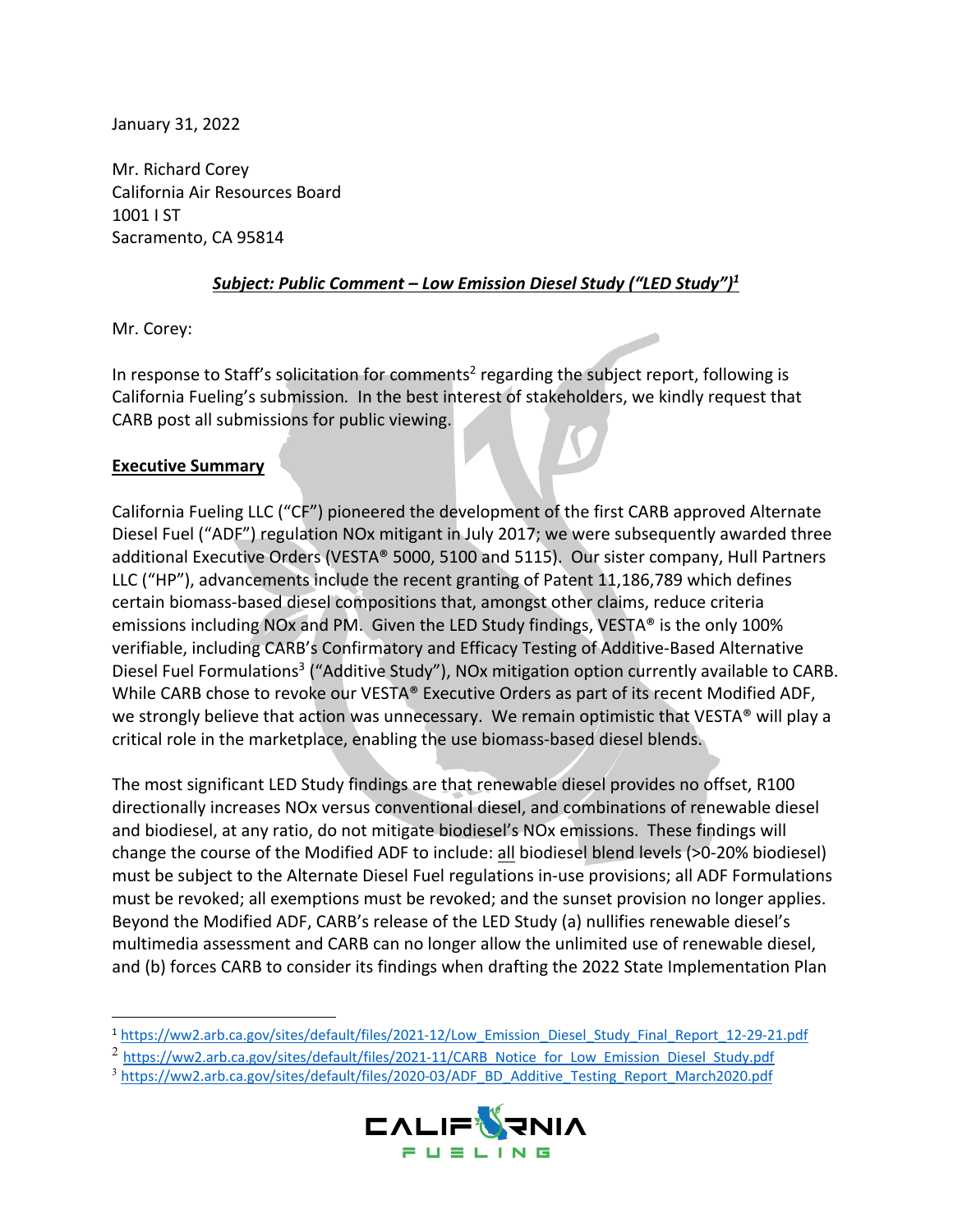("SIP") which can no longer take credit for renewable diesel related NOx emission reduction projects.

Engine technology advancements have reduced emissions by orders of magnitude thanks in part to sophisticated emission control devices which are in themselves presenting performance challenges as separately addressed by legislation (Senate Bill No. 210). Meanwhile, CARB has waited over ten (10) years to conduct New Technology Diesel Engine ("NTDE") testing and as a result CARB will have to play catch-up to properly regulate today's fuels. It appears that CARB have over relied on renewable diesel's NOx emission reductions which are not, as a result of the LED Study findings, true. Significant environmental damage has occurred as a result. **Our conservative estimates are that 10,000 tons of NOx has been emitted dating back to 2013 because renewable diesel provides no offset**, which does not include additional NOx emission increases from ADF Formulations. As a regulatory agency, CARB must act now based on the LED Study results.

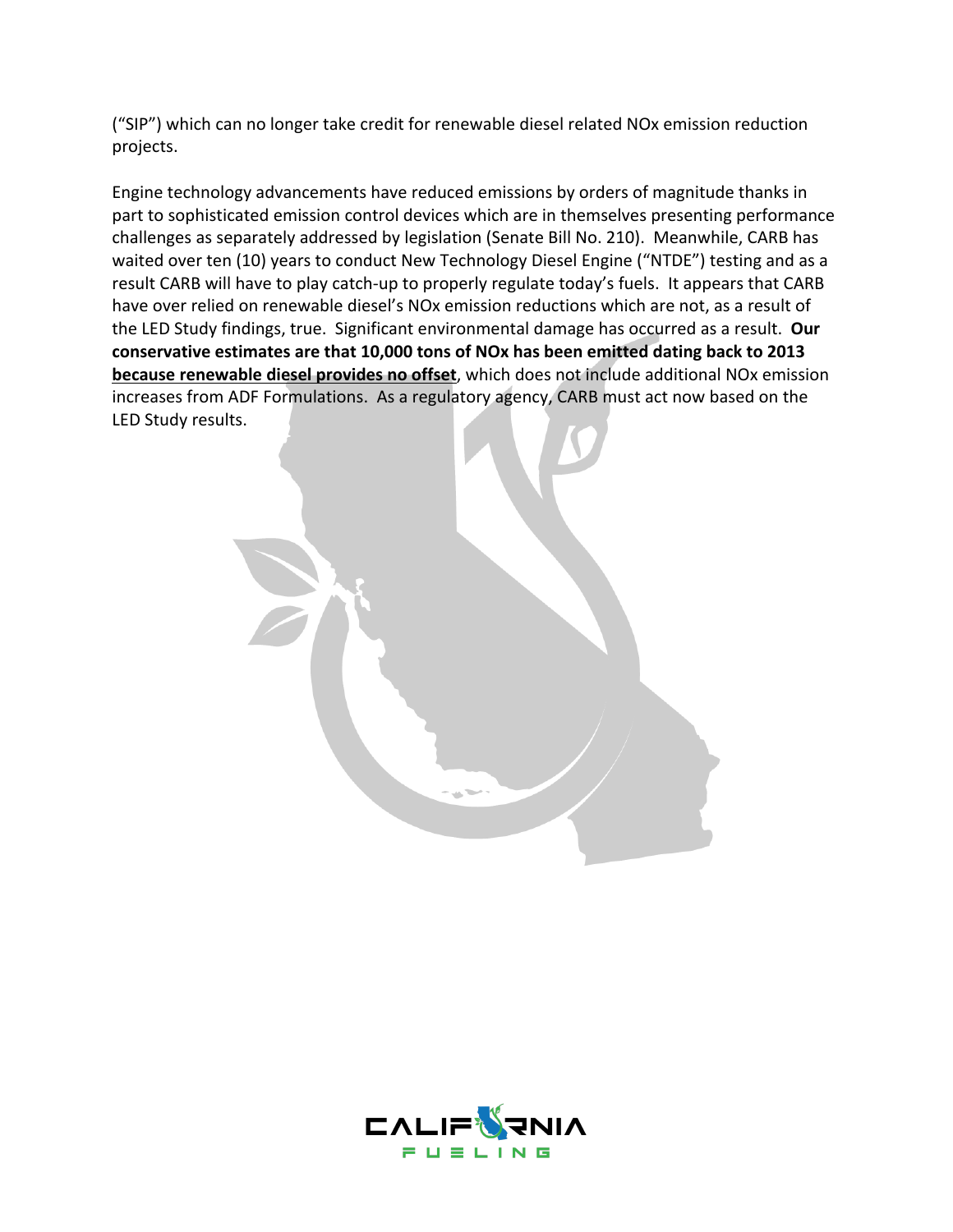## **Low Emissions Diesel Study Analysis**

Staff's LED Study Notice<sup>2</sup> states it "has identified several questions about the study results that require further discussion and evaluation", in an attempt to debate the merits of its findings, an approach we wished CARB would have taken when publishing its flawed stakeholder opposed Additive Study. Why is CARB questioning the results of a study that involved invited stakeholders, took more than two (2) years to publish, and cost more than \$1 million? There's no reason to debate the merits of the LED Study, the real question is: what will CARB do to address its findings? As opposed to proposing any immediate and warranted corrective regulatory actions, CARB is seemingly questioning the validity of its LED Study results, circumventing its responsibilities to act which should be concerning to all given the inevitability that allowing renewable fuels to be used in the marketplace that damage the environment, for which CARB has previously been admonished by the Courts, is against the law.

Based on the LED Study findings, we have identified previous CARB findings that are no longer correct, requiring CARB responses to each, to include the following:

- 1. CARB's May 2015 Multimedia Evaluation of Renewable Diesel ("MME-RD")4
- 2. CARB Notice Low Emission Diesel Study: Biodiesel and Renewable Diesel ("RD") Emissions in Legacy and New Technology Diesel Engines<sup>2</sup>
- 3. CARB's Proposed Amendments to the Regulation on the Commercialization of Alternative Diesel Fuels ("ADF") 15-Day Changes, Appendix B Staff Analysis of Renewable Diesel/Biodiesel Formulations and NOx Emissions<sup>5</sup>
- 4. CARB's Modified Alternate Diesel Fuel Regulation<sup>6</sup>
- 5. CARB's Final Statement of Reasons for Rulemaking, Including Summary of Comments and Agency Response, Public Hearing to Consider Proposed Amendments to the Regulation on the Commercialization of Alternative Diesel Fuels<sup>7</sup>
- 6. CARB's Final Supplemental Disclosure Discussion of Oxides of Nitrogen Potentially Caused by the Low Carbon Fuel Standard Regulation8
- 7. CARB's 2022 State Implementation Plan ("SIP") Presentation<sup>9</sup>
- 8. CF's VESTA® Executive Orders ("EO's") G-714-ADF03, G-714-ADF07, G-714-ADF08<sup>10</sup>

<sup>10</sup> https://ww2.arb.ca.gov/resources/documents/alternative-diesel-fuels-executive-orders



<sup>4</sup> https://ww2.arb.ca.gov/sites/default/files/2018-08/Renewable\_Diesel\_Multimedia\_Evaluation\_5-21-15.pdf

<sup>5</sup> https://ww2.arb.ca.gov/sites/default/files/barcu/regact/2020/adf2020/15dayattb.pdf

<sup>&</sup>lt;sup>6</sup> https://ww2.arb.ca.gov/sites/default/files/2021-07/ADF\_Regulation\_5-3-21.pdf

<sup>7</sup> https://ww2.arb.ca.gov/sites/default/files/barcu/regact/2020/adf2020/fsor2.pdf

<sup>&</sup>lt;sup>8</sup>https://ww2.arb.ca.gov/sites/default/files/barcu/regact/2018/lcfs18/finaldisc.pdf?\_ga=2.232521946.432167735. 1643126770-1587392508.1640785339

<sup>9</sup> https://ww2.arb.ca.gov/sites/default/files/2021-10/2022\_SSS\_October\_Workshop\_Presentation.pdf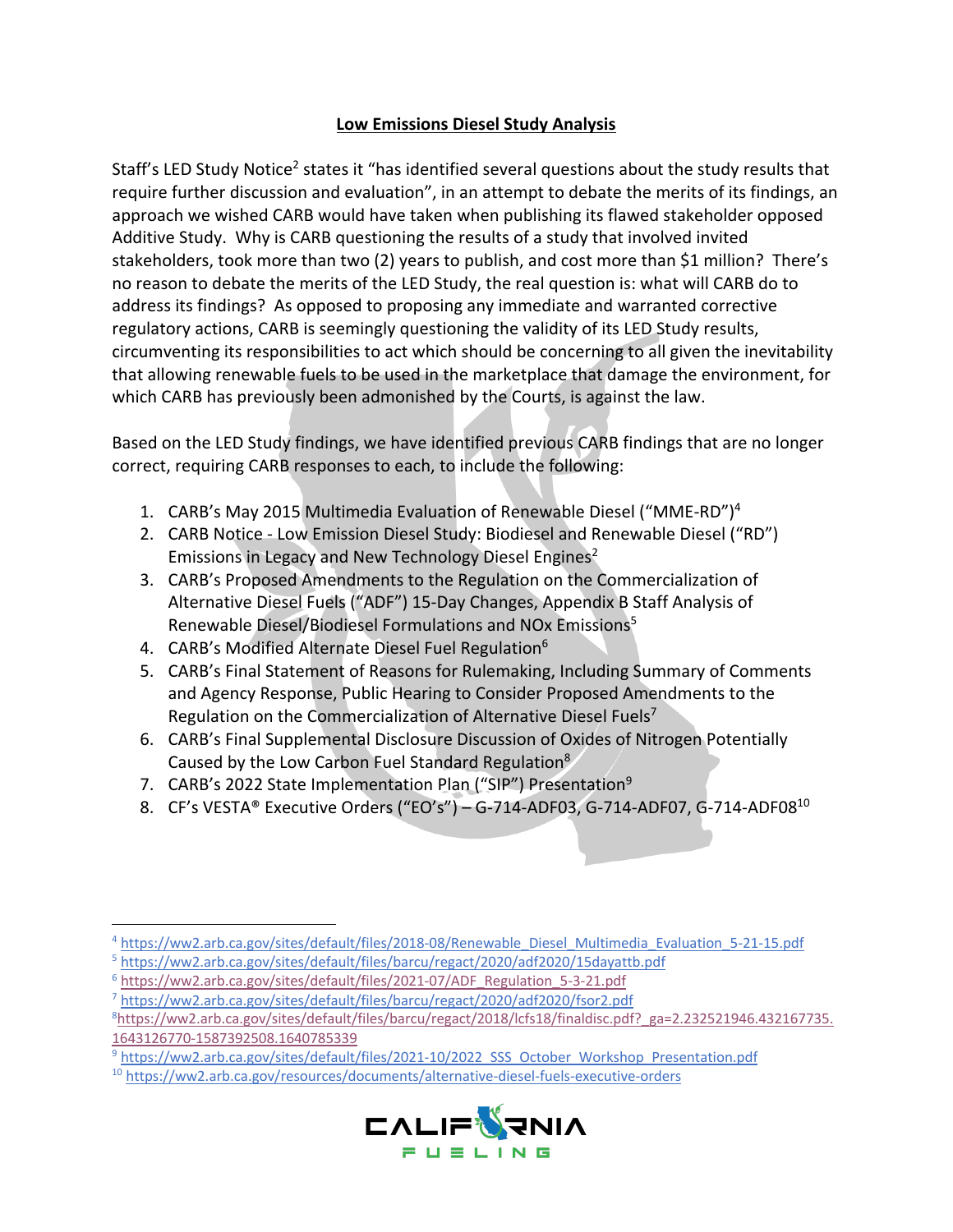**1. CARB's May 2015 MME-RD must be updated to include the LED Study results. As a result, CARB can no longer allow the unlimited use of RD. Accordingly, RD use should be regulated under the ADF's in-use provisions.** 

Page 1 indicates "[b]efore new fuel specifications are established, California Health and Safety Code (HSC) section 43830.8 requires a multimedia evaluation to be conducted and reviewed by the California Environmental Policy Council (CEPC). The CEPC must determine if the proposed regulation poses a significant adverse impact on public health or the environment.<sup>11</sup> As part of the proposed ADF regulation, a multimedia evaluation of RD was conducted pursuant to HSC section 43830.8." The MME-RD further indicates "[d]ue to the specific fuel properties and indistinguishable chemical compositions of renewable diesel and CARB diesel, the UC researchers and the MMWG found no significant data needs and, therefore, no additional Tier II experiments were needed." CARB's "indistinguishable" terminology is ambiguous at best.

Conventional diesel contains aromatics, polycyclics, napthenes and olefins $^{12}$ , none of which are present in RD, which consists mainly of saturated hydrocarbons. CARB has commented previously regarding the compositional similarity between RD and conventional diesel indicating both fuels have "indistinguishable chemical compositions". Studies such as Natural Resources Canada's "Detailed Hydrocarbon Analysis of FACE Diesel Fuels Using Comprehensive Two-Dimensional Gas Chromatography" <sup>13</sup> ("GCxGC") shows there are significant compositional differences between conventional diesels never mind RD. Given the LED Study finding that RD directionally increases NOx versus conventional diesel, RD's composition should be further investigated to understand its compositional impact on emissions an effort that's best addressed by industry stakeholders.

To date, stakeholders have relied on RD and conventional diesel meeting the same specification, ASTM D975, which has very little to do with composition. RD's composition is not translating into NTDE NOX emissions benefits as evidenced by both the LED Study and Karavalakis Study<sup>14</sup> which each used different RD supply sources. CARB should no longer make misleading statements about RD being compositionally identical or even similar to conventional diesel because it's not true.

Page A-10 states "[a] key consideration in this Tier I review is how the levels of criteria and hazardous air pollutants emitted during combustion differ from those emitted from an energy-equivalent quantity of renewable diesel verses ULSD. While emissions testing

<sup>&</sup>lt;sup>14</sup> "Emissions and Fuel Economy Evaluation from Two Current Technology Heavy Duty Trucks Operated on HVO and FAME Blends," SAE Int. J. Fuels Lubr. 9(1):2016, https://doi.org/10.4271/2016-01-0876



<sup>&</sup>lt;sup>11</sup> California Air Pollution Control Laws. Health and Safety Code, Division 26, Part 5, Chapter 4, Section 43830.8(b).

<sup>12</sup> https://www.chevron.com/-/media/chevron/operations/documents/diesel-fuel-tech-review.pdf, pages 30-33

<sup>13</sup> http://crcsite.wpengine.com/wp-content/uploads/2019/05/GCxGC-analysis-of-FACE-fuels-RG-v4-0-Nov2013.pdf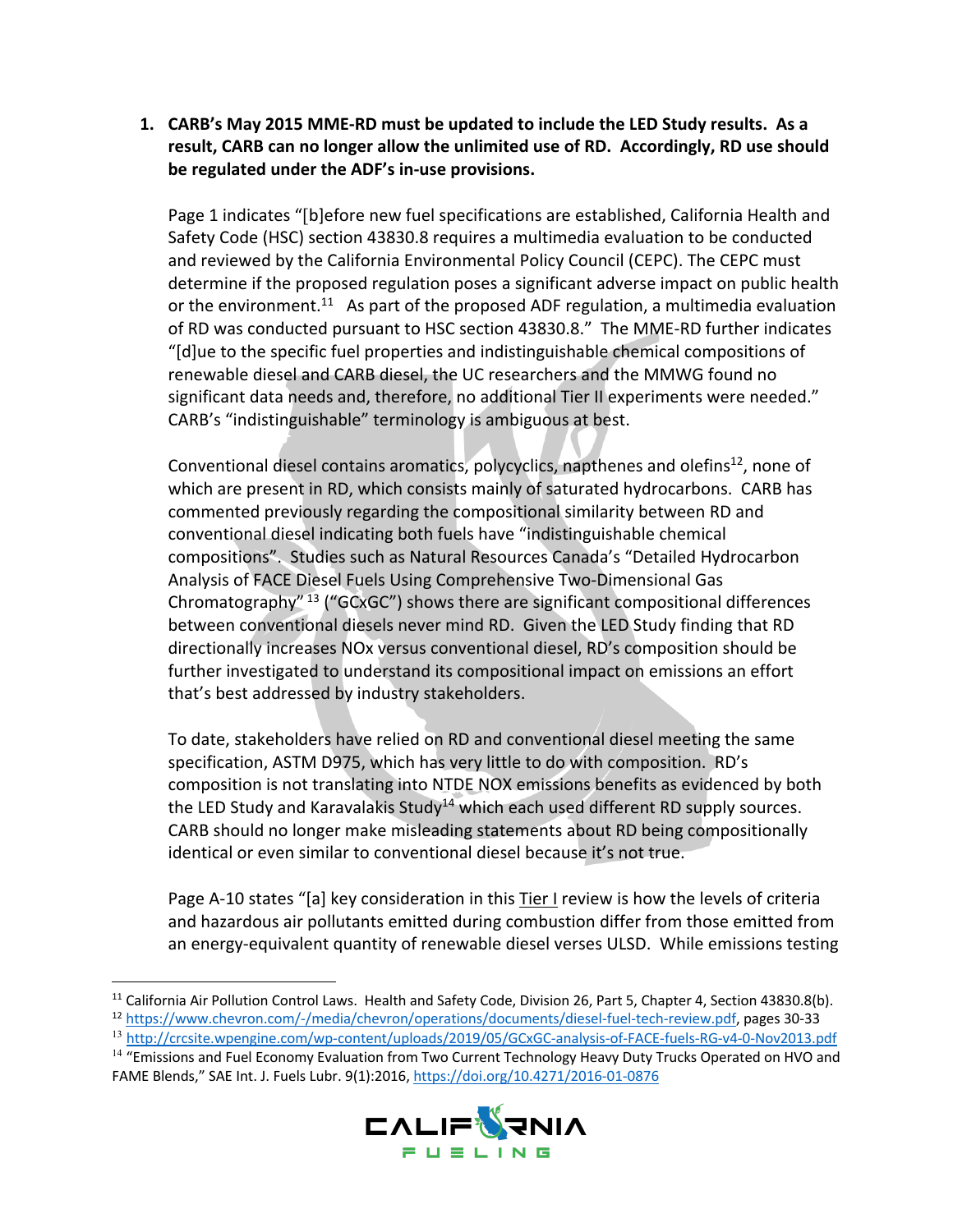is ongoing, initial studies concluded that in diesel engines: HDRD [also known as RD] fuel showed significant emission benefits compared to ultra-low sulfur conventional diesel fuel. Higher blend percentages resulted in greater benefits." The LED Study findings clearly conflict with this viewpoint; there is no significant RD NOx emissions benefit versus conventional diesel. The MME-RD goes further and states "[d]ue to the absence of sulfur and aromatic compounds, NExBTL [a specific manufacturer's RD] exhaust emissions show significant reductions in many regulated and non-regulated compounds compared to 'traditional' petroleum diesel." The LED Study's findings indicate that the absence of constituents such as sulfur and aromatics in RD doesn't provide the assumed NOx emissions reduction benefits in NTDEs.

The "compositionally identical/similar" assumption was also used to address the MME-RD Tier II requirements. Page A-14 of states "[d]uring this review, we discovered that there are strong similarities between the chemical composition of petroleum diesel and renewable diesel. These similarities and the likelihood that renewable diesel will be used as a blend with petroleum diesel limits the need for additional Tier II Multimedia experiments or an extensive life-cycle impact assessment." Clearly, more RD MME-RD Tier II related work is needed to compare the NOx emissions from RD versus conventional diesel and CARB should no longer support the unlimited and non-regulated use of RD.

Engine manufacturers use ASTM D975 fuels when (a) performing EPA heavy-duty diesel engine emissions certification testing and (b) obtaining CARB EO's for engine use. California Exhaust Emissions Standards and Test Procedures for 2004 and Subsequent Model Heavy-Duty Diesel Engines and Vehicles", amended April 2019, page 71 states conventional diesel used in certification testing is "as specified in Table 1 of §1065.703" which seemingly does not allow for RD use given the fuel's aromatics, sulfur, nitrogen and polycyclic aromatics content requirements. As such, RD is precluded from OEM emissions certification testing because RD contains none of these compounds. There's clearly a risk of misrepresenting RD's composition as being identical to that of conventional diesel and convoluting composition with meeting a common fuel specification such as ASTM D975. Based on CARB's LED Study, while RD and conventional diesel may meet the same specification, both fuels yield different emissions profiles.

Lastly, page A-17 states "[t]his Tier I report sets the stage for determining whether subsequent Tier II and Tier III multimedia assessments are needed and if so with what level of detail." CARB's Tier I analysis of the existing MME-RD is flawed based on the LED Study findings and it must be amended in addition to its equally flawed Tier II analysis. As required by law, California Health and Safety Code, Section 43830.8 and California Senate Bill 140 (2007) CARB must lawfully act to update the MME-RD.

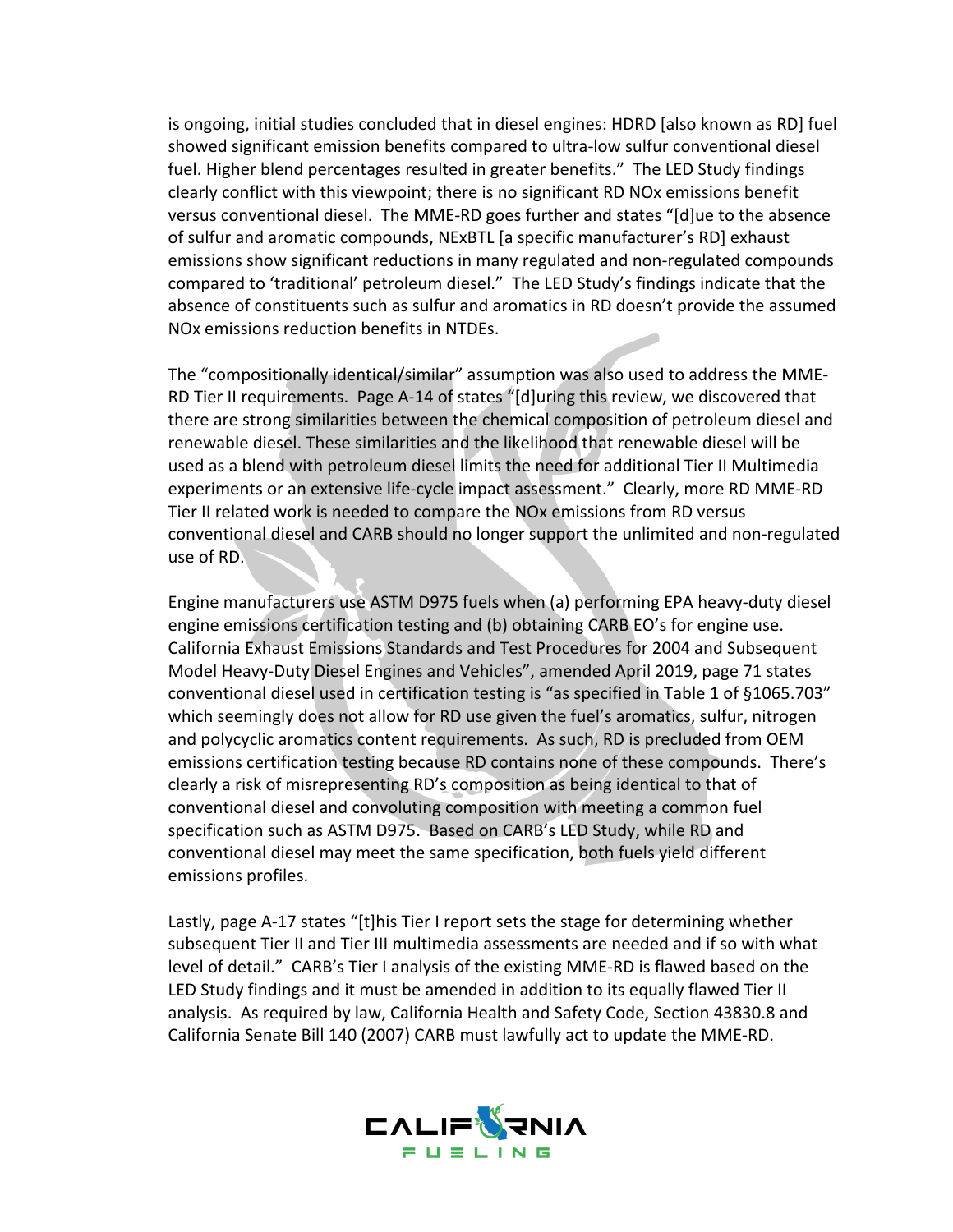2. CARB's Notice<sup>2</sup> poses questions, seeking answers it already knows having explored each question in the lead up to the execution of the LED Test Plan.

Page xi of the LED Study states "[t]he on-road heavy-duty and off-road NTDEs were latemodel engines to ensure that the engines were equipped with the most advanced emissions control technology currently available, including SCR and DPF. The on-road heavy-duty NTDE was a Cummins engine. Cummins engines are a staple of the California diesel engine market in Class 7 or Class 8 trucks. The off-road NTDE was a Caterpillar engine, which represents one of the most common engines in the off-road equipment category in California."<sup>1</sup> The LED Study engines are clearly representative of the marketplace.

In terms of the LED Study engine cycles,  $CARB's$  Notice<sup>2</sup> asks "How representative are the test cycles in this study to in-use activity cycles?" Page xi of the LED Study states "[t]hree test cycles were used for this program: the NRTC, the FTP, and steady state ramped modal cycles. The NRTC is the transient test used in the engine certification procedure for off-road engines, and the FTP is the transient certification test used for engine certification for on-highway engines. The ramped modal cycles are steady state cycles used in in engine certification for both on-highway and off-road engines, with different cycles run for the different engines. For the John Deere constant speed offroad legacy engine, a 5-mode D2 ISO 8718 cycle was utilized, as per U.S. EPA's certification. For the Cummins on-road NTDE, a 13-mode, supplementary emissions test cycle was used, as was used in the certification of this engine. For the Caterpillar offroad NTDE, an 8-mode C1 ISO 8718 cycle was used, which is the cycle typically utilized for certification of variable speed off-road engines." The engine test cycles used in the LED Study were identical to those (a) used in CARB's 2011 "Biodiesel Characterization and NOx Mitigation Study", which CARB has relied upon as a cornerstone reference, and and (b) approved by the Environmental Protection Agency.

CARB's Notice<sup>2</sup> asks "[w]ould the addition of a low-load test cycle contribute to the accuracy of calculating in-use NOx excess emissions from NTDEs?" In the negotiation process leading up to the finalization of the LED Study test plan, which we discovered through Public Record Act requests, CARB appears to have been pressured by the National Biodiesel Board ("NBB") to **preclude** the low load test cycle ("LLC"). An NBB letter to CARB states "**CARB agreed not to include the LLC** in the April 2019 (attached) test plan that was agreed upon" and that as a result "CARB's seeming unwillingness to drop that LLC analysis from this testing, the National Biodiesel Board respectfully requests the immediate return of the Cummins engine. We [NBB] also request that, upon receipt of this letter, that CARB/CE-CERT cease further use and testing with the Cummins engine we supplied." If the LLC cycle was important enough to CARB, they would not have succumbed to the NBB's demand of removing it from the planned duty cycle testing regimen.

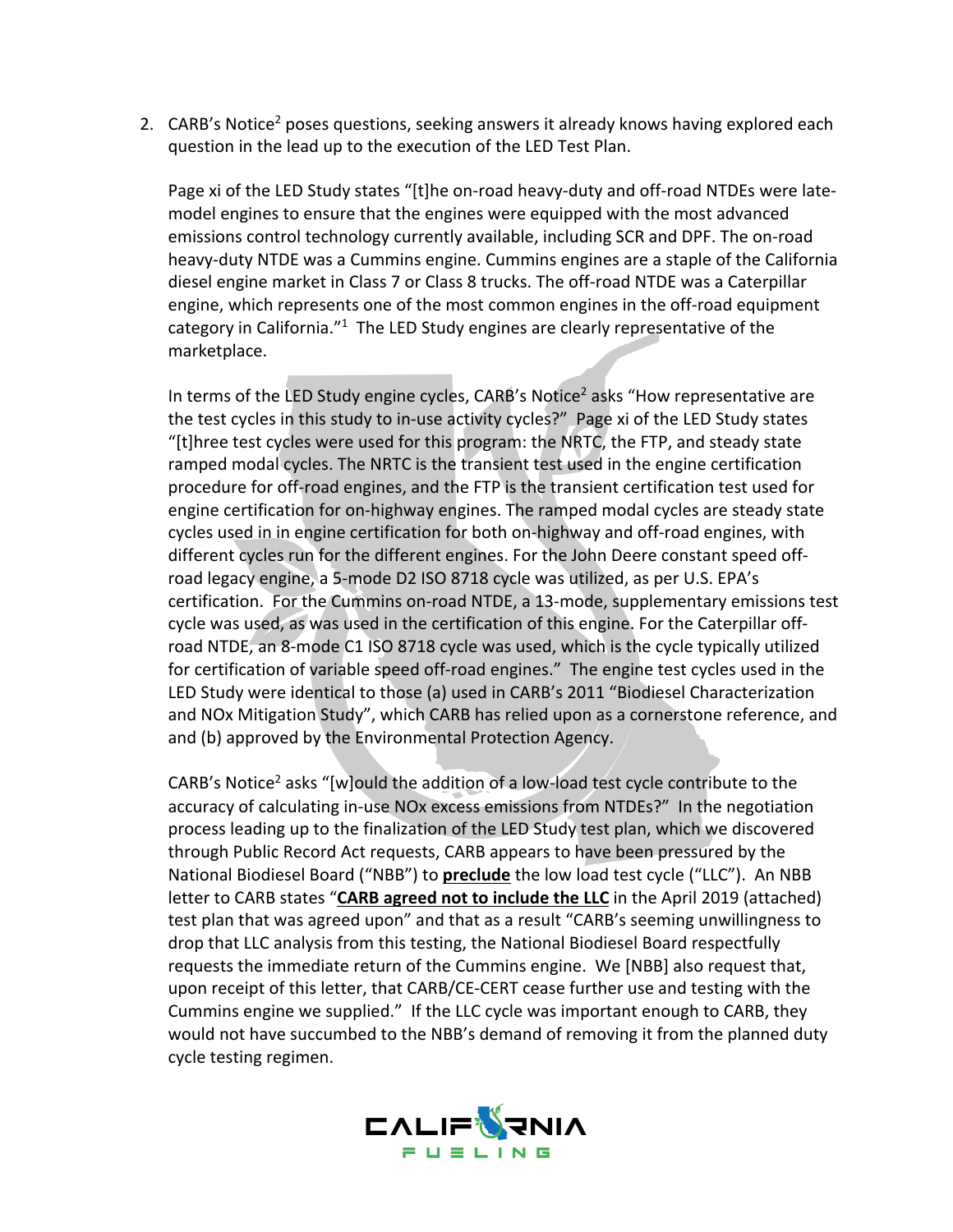**3. Staff's Appendix B5 Analysis of the Modified ADF entitled "Renewable Diesel/Biodiesel Formulations and NOx Emissions" is flawed and must be corrected. In the interim, CARB must repeal the Modified ADF6 regulation.**

Page 3 of Appendix B states "Staff developed these proposed [ADF] modifications considering: the importance of renewable diesel as an offsetting factor for NOx emissions from biodiesel blends below the NOx control level (usually B5), data from previous certifications of renewable diesel based ADF formulations, and data from previous CARB studies and analyses of biodiesel and renewable diesel NOx emissions. Each of these considerations contributed to staff's understanding that the modifications listed above are not anticipated to increase overall NOx emissions in California." The LED Study data conflicts with CARB's RD NOx emission improvement assumptions and given CARB's reliance on such they are in violation of The California Environmental Quality Act (CEQA). Under CEQA, public agencies such as CARB are bound to "prevent or minimize damage to the environment through development of project alternatives, mitigation measures, and mitigation monitoring." Regarding RD and biodiesel combinations, CARB clearly violated the provisions of CEQA when it ratified the Modified ADF. What's especially egregious is that CARB was previously admonished by the Courts for a similar matter in *POET v. California Air Resources Board*. CARB simply cannot say that they didn't know any better. While the potential to file a lawsuit exists, we would hope that CARB would act responsibly and repeal the Modified ADF immediately as opposed to being forced to do so by the Court.

Page 3 also states "The ADF regulation NOx mitigation framework relies on NOx emissions reductions from the use of renewable diesel to offset NOx emissions increases from biodiesel blends below the NOx control level (usually B5)." The LED Study findings do not support that RD provides any offset whatsoever.

Page 4 states "Substantial use of renewable diesel in approved and certified ADF formulations to mitigate NOx emissions from use of biodiesel blends above the NOx control level could reduce the amount of renewable diesel available to offset NOx emissions from biodiesel blends below the NOx control level." CARB Staff reached this viewpoint, in part, based on Executive Orders G-714-ADF02 and G-714-ADF06. However, Staff knew better to place significant emphasis of these RD based formulations' data given the reference fuel CARB allowed. CARB Staff used data they knew was flawed to substantiate their view which is far from "sound science".

Pages 4-5 states "Previous CARB staff analyses have also calculated the NOx emissions from biodiesel use at varying blend ratios and the NOx reductions from renewable diesel use" with a footnote indicating "Staff's Supplemental Disclosure Discussion Analysis assumed a NOx decrease of 10 percent for R100, based on the staff report for the 2015

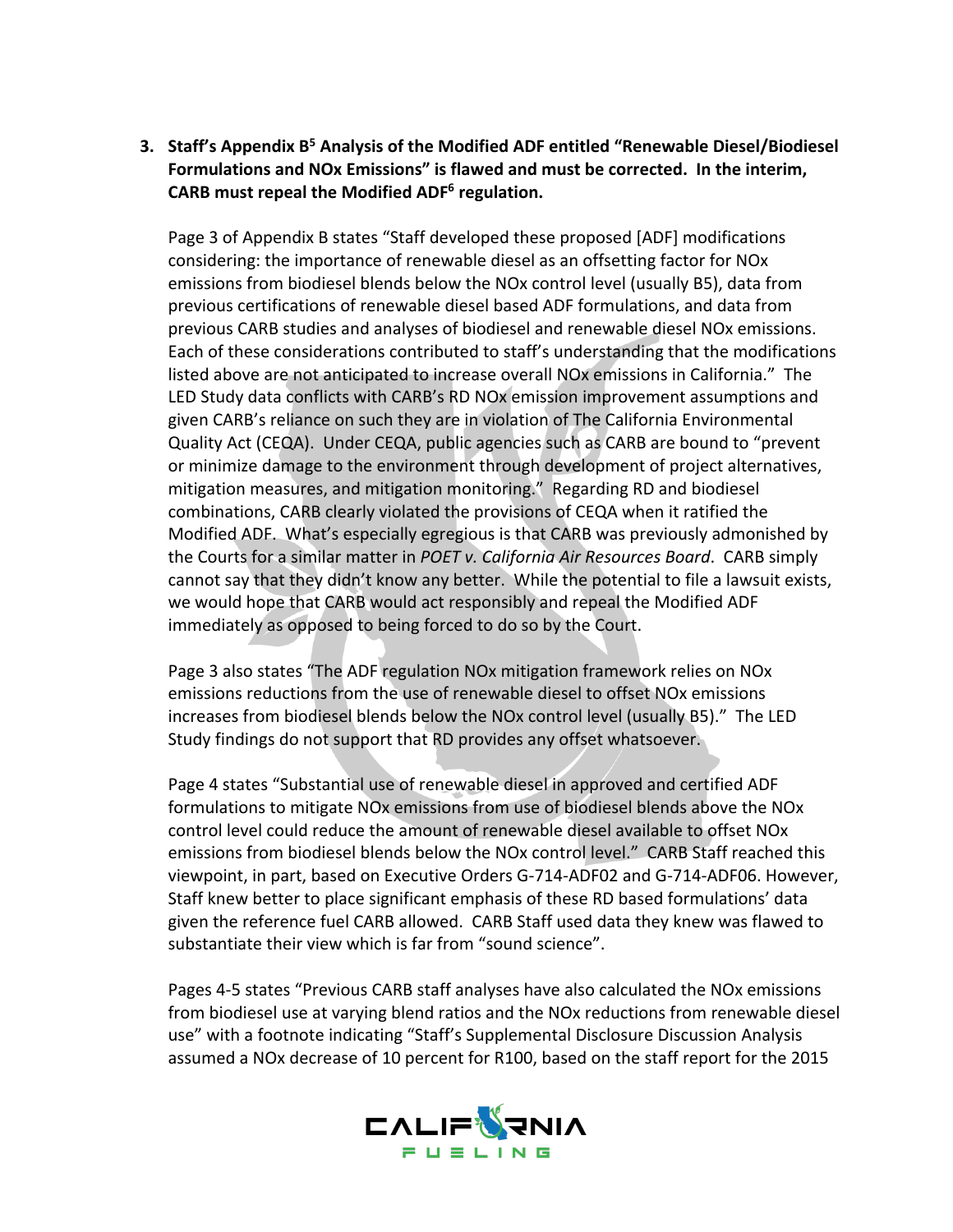ADF regulation." The LED Study findings do not support that R100 reduces NOx emissions in comparison to conventional diesel.

Page 5 states "Staff's analysis demonstrates that the proposed modifications related to the approved ADF formulation blend content are protective of overall NOx emissions and thus beneficial to California's long-term air quality. Therefore, staff's analysis supports staff's conclusion in the 15-day Notice that the proposed modifications do not change implementation of the regulation in any way that affects the conclusions of the environmental analysis (EA) addendum included in the Staff Report." The LED Study findings do not support either the approval of currently allowed ADF Formulations or CARB's reliance on any previous Environmental Analysis.

Pages 7-8 states "Table 1 below shows the annual volumes, volume ratios, and NOx emissions for 2018 and 2019 in tons per day (TPD) assuming that additives were ineffective in mitigating biodiesel NOx above the NOx control level during these years." The Table 1 data is now clearly wrong based on the LED Study findings - no level of RD mitigates biodiesel NOx emission increases and R100 provides no NOx emission reduction, both versus conventional diesel.

| Year | <b>Source of Fuel</b><br><b>Volume Data</b>              | <b>Renewable</b><br><b>Diesel Volume</b><br>(million gallons) | <b>Biodiesel</b><br><b>Volume</b><br>(million gallons) | Renewable<br><b>Diesel to</b><br><b>Biodiesel</b><br><b>Volume Ratio</b> | <b>Change in Overall</b><br><b>NOx Emissions</b><br><b>Relative to</b><br>Conventional<br>Diesel Use (TPD) |
|------|----------------------------------------------------------|---------------------------------------------------------------|--------------------------------------------------------|--------------------------------------------------------------------------|------------------------------------------------------------------------------------------------------------|
| 2018 | <b>Actuals Based</b><br>on LCFS<br><b>Reporting Data</b> | 384                                                           | 184                                                    | 2.1                                                                      | $-0.2$                                                                                                     |
| 2019 |                                                          | 618                                                           | 212                                                    | 2.9                                                                      | $-2.6$                                                                                                     |

There's no reason, however, for CARB to assume "that additives were ineffective" in reducing biodiesel's NOx emissions. CARB's Additive Study clearly shows that VESTA® reduces NOx emissions, at all treat rates tested, versus an overly severe low aromatics reference fuel. These results are further underpinned by Patent 11,186,789 (biomassbased diesel formulations including B20 providing up to 4% NOx reduction). Nevertheless, if CARB does not wish to take advantage of VESTA®'s verifiable NOx reduction, it's handicapping itself.

4. CARB's "Final Statement of Reasons for Rulemaking, Including Summary of Comments and Agency Response, Public Hearing to Consider Proposed Amendments to the Regulation on the Commercialization of Alternative Diesel Fuels"7, April 2020 document includes Staff responses to stakeholder questions/comments. Staff must now correct some of its statements as outlined following.

Page 18 indicates "Staff has concluded, based on the empirical data from these studies and the emissions analyses, that the approved ADF formulations will be protective of NOx and PM emissions." Studies is defined by CARB as "prior CARB testing, stakeholder

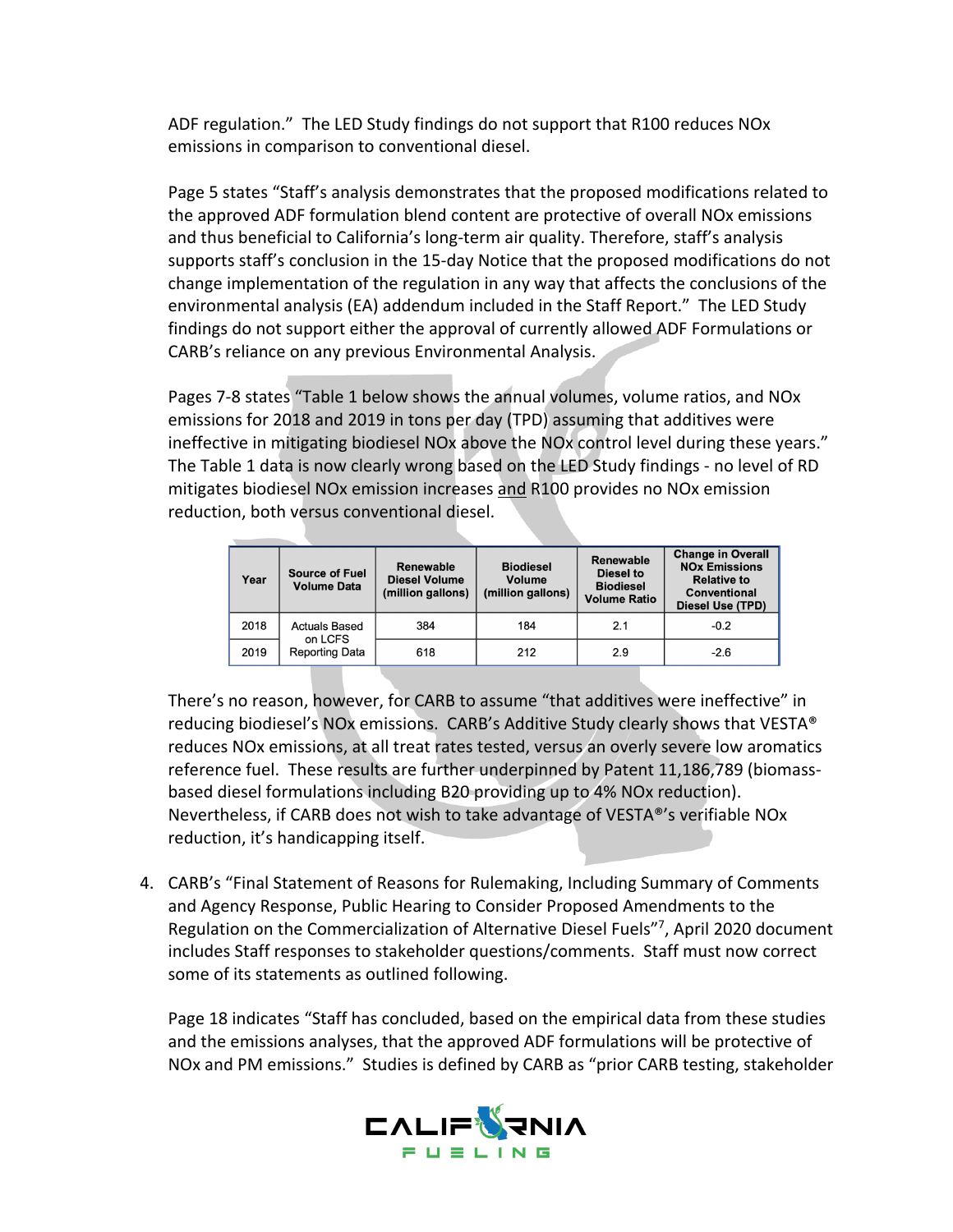certifications of renewable diesel based ADF formulations, and staff's analysis of potential NOx emissions associated with the approved formulations…". Staff relied exclusively on non-NTDE data to justify their ADF Formulations' proposal and unfortunately, the LED Study findings do not support Staff's presumption that "ADF formulations will be protective of NOx and PM emissions", where in fact they are presently damaging the environment.

Page 19, in response to CF's question about "the varying composition of RHD, from source to source, and the associated impact of composition on emissions", CARB responded that "[t]he results of this testing [legacy or non-NTDEs] indicated that increases in cetane number result in decreases in NOx emissions relative to CARB diesel; however, these changes in NOx emissions are relatively small compared to differences in NOx emissions between low and high-saturation biodiesels versus CARB diesel." Based on the LED Study findings, which used a high cetane, high saturation biodiesel along with a comparatively high cetane number RD, none of CARB's assumptions about NOx emissions are correct.

Page 22 states "CARB is not planning to conduct further ADF type testing on any newly proposed approved ADF formulation." The comment is disingenuous at best because Staff were well aware of the ongoing evaluation of ADF Formulations in NTDEs as part of the LED Study and had some of the results thereof months before the Modified ADF was implemented.

Page 29 describes Staff's rationale to approve ADF Formulations stating "…the renewable diesel blend content of an approved or certified ADF formulation must be high enough to mitigate biodiesel NOx above the control level on a per-gallon basis **and** ensure NOx emissions increases from biodiesel blends below the NOx control level are fully offset." Based on the LED Study findings, RD will not provide any offset and any ADF Formulation is incapable of mitigating NOx.

Page 102 states "[t]he proposed R55 B20 approved ADF formulation, which has a renewable diesel to biodiesel blend ratio of 2.75:1, is protective and strongly supported by the record. Staff conducted a detailed emissions analysis, provided in the 15-day notice, which justifies the proposed R55 B20 approved ADF formulation." Knowing that CARB was in possession of at least some of the LED Study data before this statement was made indicates that Staff misled the Board and stakeholders which supports our recommendation to repeal the Modified ADF.

5. CARB's "Final Supplemental Disclosure Discussion of Oxides of Nitrogen Potentially Caused by the Low Carbon Fuel Standard Regulation"8 is wrong, and the Courts must be immediately notified. CARB is in violation of their writ of mandate given CARB's errored

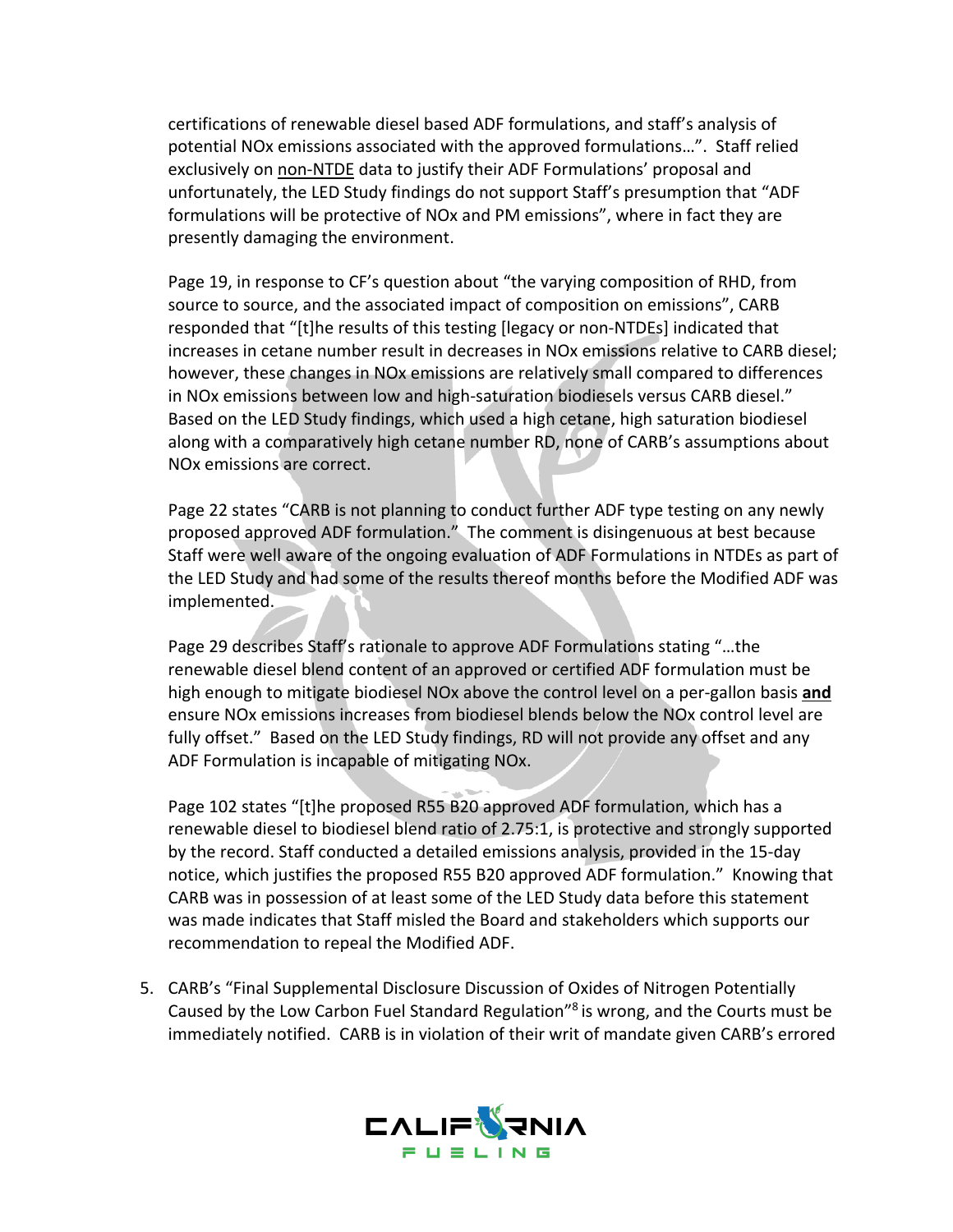quantification of the NOx emissions attributed to the use of biodiesel and combinations of biodiesel with renewable diesel in the absence of any RD offset.

Page G-1 states "On October 18, 2017, the Fresno County Superior Court (Superior Court) issued a modified writ of mandate2 in *POET, LLC v. California Air Resources Board* related to CARB's California Environmental Quality Act (CEQA) analysis for the LCFS and ADF regulations requires CARB to address whether any biodiesel-related increased nitrogen oxides (NOx) emissions had, or are likely to have, a significant adverse effect on the environment or are cumulatively considerable, and, if so, to develop mitigation measures and discuss alternatives to the provisions." The report addressed the Courts requirement, however, CARB relied on RD's offset in doing so. Lacking any supportive RD offset data, CARB have no choice but to go back and notify the Court accordingly.

The Court ruled that the "LCFS regulations violated CEQA by impermissibly deferring (1) the analysis of potential increases in the emission of NOx resulting from increased biodiesel use and (2) the analysis and formulation of mitigation measures for any significant increases in emissions. (Poet I, supra, 218 Cal.App.4th at pp. 698-699, 731- 741.)" While CARB appears to have met item (1), it can no longer claim it met item (2) considering the LED Study findings.

The question CARB should be asking is how could they have been so wrong about RD's NOx emissions? Instead, CARB's Notice<sup>2</sup> asks "Are there additional data or testing results that CARB should be aware of to further evaluate BD and RD emissions performance?" as if to invite stakeholders to submit biased individually developed non-NTDE data.

Page G-24 Table 10 indicates that "NOx Emissions Change Relative to Conventional Diesel, %, for B5, B10 and B20" is 0% in NTDEs for low and high saturation biodiesel. The LED Study used a biodiesel whose cetane number was (on the average) 56.4 which CARB defines as high saturation. Previously, "Staff assumed that all biodiesel use in California is low-saturation biodiesel, which results in higher NOx emissions than highsaturation biodiesel", but when it came time to run its LED Study program it selected a high saturation biodiesel. Staff purposely selected a high saturation, high cetane number biodiesel hoping that would result in lower NTDE NOx emissions which didn't happen.

Page G-31 provides an overview of the most recent emissions reduction model relying on RD NOx reductions, which can no longer be claimed because of the LED Study findings, and NTDE penetration (see the following graph). Given RD's absence of any offset, there is a significant amount of annual NOx increases as a result of biodiesel use dating back to 2013. From 2013-2021, based on CARB's illustrative model,

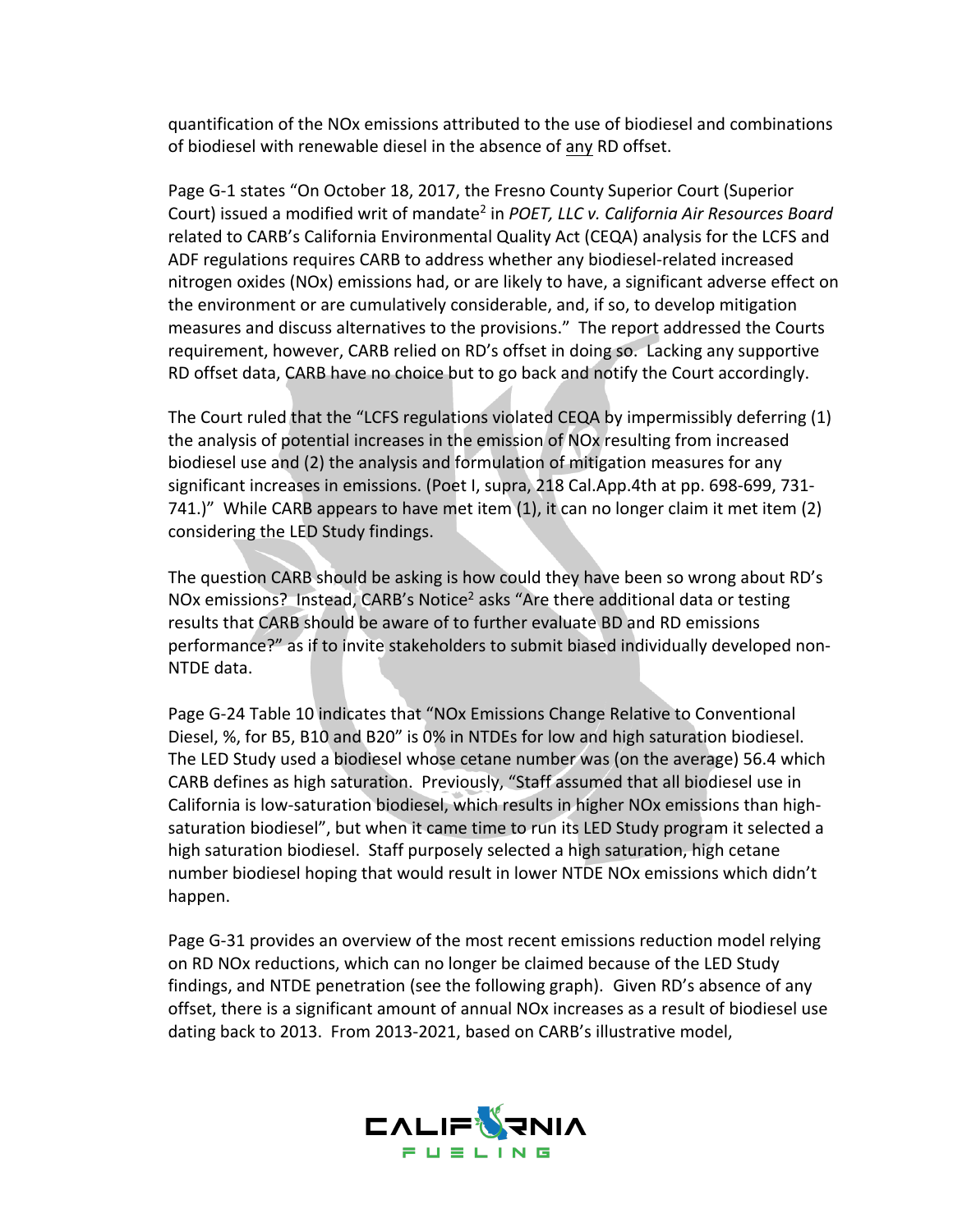approximately 10,000 tons of NOx emissions were emitted from biodiesel and went unaccounted for in CARB's 2016 SIP.



Page G-48 states "the NOx emissions impact analysis for LCFS attributed biomass-based diesel use is inherently cumulative in nature" which if true requires CARB to correct its past NOx accounting errors.

6. CARB's 2022 SIP must consider the LED Study findings.

CARB's LED Study indicates Staff have significantly overestimated the NOx emissions reductions from renewable diesel alone and in combination with biodiesel, at any level (including B5), and as a result RD can no longer be claimed as on offset factor. To a much lesser extent, while RD reduces NOx in off-road legacy engines those engines are only a small percentage of the California on-road fleet.

The 2022 SIP plan must account for Staff's technically unsupported promotion of RD as a NOx offset factor. CARB's 2022 SIP Presentation<sup>9</sup> (October 2021) discusses at slide 46 "In-Use Off-Road Diesel-Fueled Fleets Regulation Amendments", and lists "Renewable Diesel Requirement" as a possible measure to reduce emissions. Based on the LED Study, RD use in off-road and on-road NTDEs will not achieve any NOx emission reductions.

The Los Angeles/South Coast Air Basin along with the San Joaquin Valley, which are extreme non-attainment areas exceeding the 70 ppb 8-hour Ozone Standard, should be extremely concerned with the LED Study findings. The 2016 South Coast Air Quality

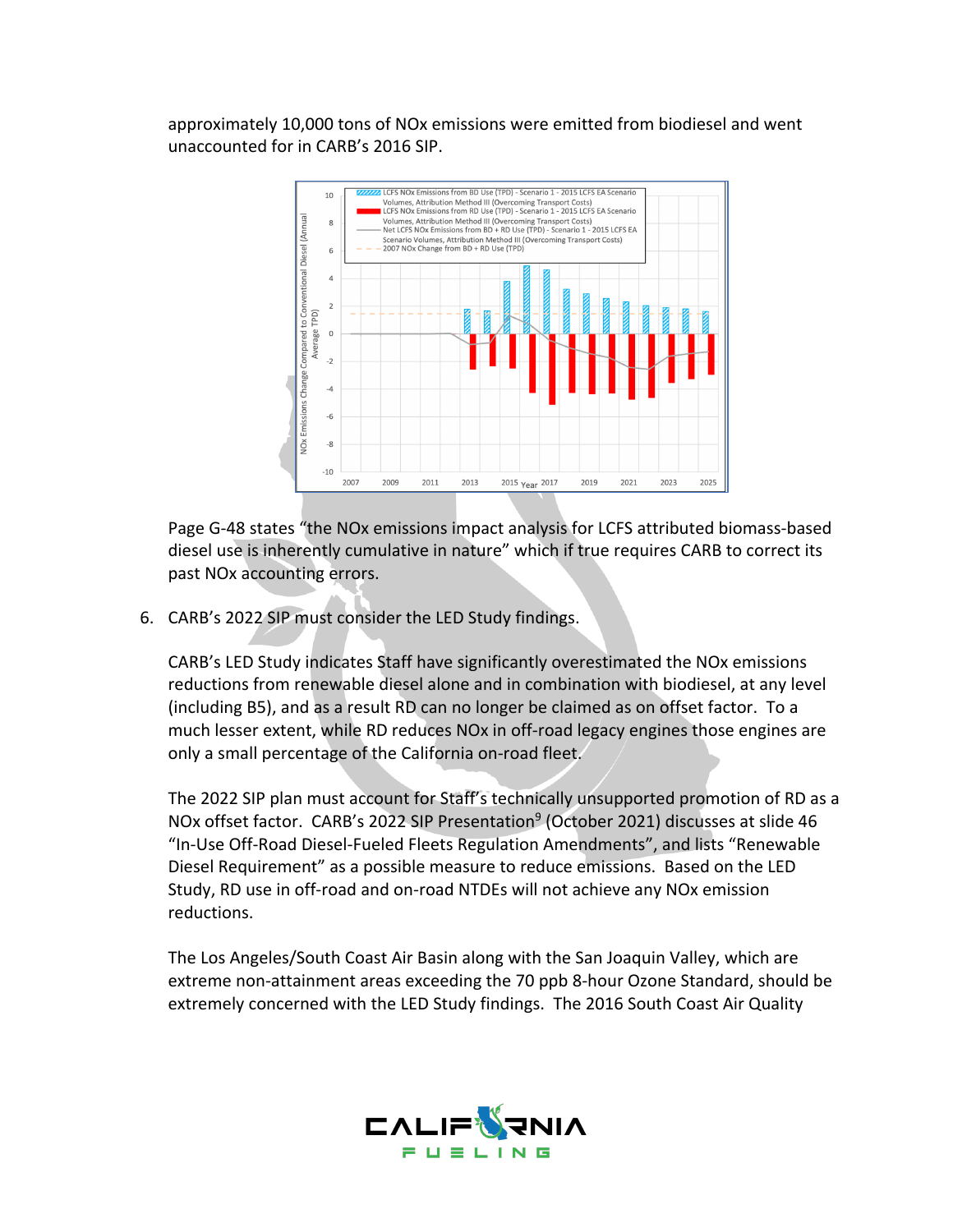Management District SIP Study<sup>15</sup> states "that in each annual demonstration report for Calendar Years 2018 through 2031 submitted to U.S. EPA by April 1 of the following year, the SCAQMD Governing Board commits to …. (3) determine whether the identified projects are projected to achieve the full amount of NOx emission reductions identified", page 16. The SCAQMD must acknowledge that any CARB measure to reduce NOx emissions using RD can no longer be claimed based on the LED Study findings.

The 2016 Mobile Source Strategy<sup>16</sup> "Estimated Emissions Reductions" (page 154), relies on legacy engine emissions reduction wherein "… NOx … would be reduced by 9 percent to 18 percent …". The LED Study found that RD use in off-road legacy engines reduces NOx by 5.2% (average for the two cycles), well below the previous claimed range. The LED Study finding that, in NTDEs, RD provides no incremental NOx reduction as compared to conventional diesel fuel will result in CARB having to restate its previous and significant RD related NOx emission's accounting errors when drafting its 2022 SIP plan and CARB must identify real NOx emission reductions to offset those previously claimed from the use of RD.

The Health and Safety Code (H&SC) section  $39607(e)^{17}$  requires CARB to establish and periodically review area designation criteria. These designation criteria provide the basis for CARB to designate areas of California as attainment, nonattainment, or unclassified for the State standards. In addition, H&SC section 39608 requires CARB to use the designation criteria to designate areas of California and to annually review those area designations including ozone and  $PM_{2.5}$  – see State Area Designations<sup>18</sup>, Particulate Matter<sup>19</sup> and Ozone<sup>20</sup> - Air Basin Notifications. Non-Attainment Zones for Ozone and PM2.5 include the following Air Basins: San Joaquin Valley, South Coast, San Francisco Bay Area, San Diego, etc.<sup>21, 22</sup>

CARB must immediately notify all Air Basin authorities regarding the LED Study findings particular to RD NOx related emissions including the lack of any offset. CARB must correct any past reports taking credit for any associated RD NOx emission reductions and must take this matter into consideration when drafting their 2022 SIP.

<sup>22</sup> https://ww3.arb.ca.gov/desig/changes/pm25.pdf



<sup>15</sup> http://www.aqmd.gov/docs/default-source/clean-air-plans/air-quality-management-plans/2016-air-qualitymanagement-plan/final-2016-aqmp/final2016aqmp.pdf

<sup>16</sup> https://ww3.arb.ca.gov/planning/sip/2016sip/2016mobsrc.pdf

<sup>17</sup>https://leginfo.legislature.ca.gov/faces/codes\_displayText.xhtml?lawCode=HSC&division=26.&title=&part=2.&ch apter=3.&article=

<sup>18</sup> https://ww2.arb.ca.gov/our-work/programs/state-and-federal-area-designations/state-area-designations

<sup>19</sup> https://ww2.arb.ca.gov/resources/inhalable-particulate-matter-and-health

<sup>20</sup> https://ww2.arb.ca.gov/resources/fact-sheets/what-ozone

<sup>21</sup> https://ww3.arb.ca.gov/desig/changes/ozone.pdf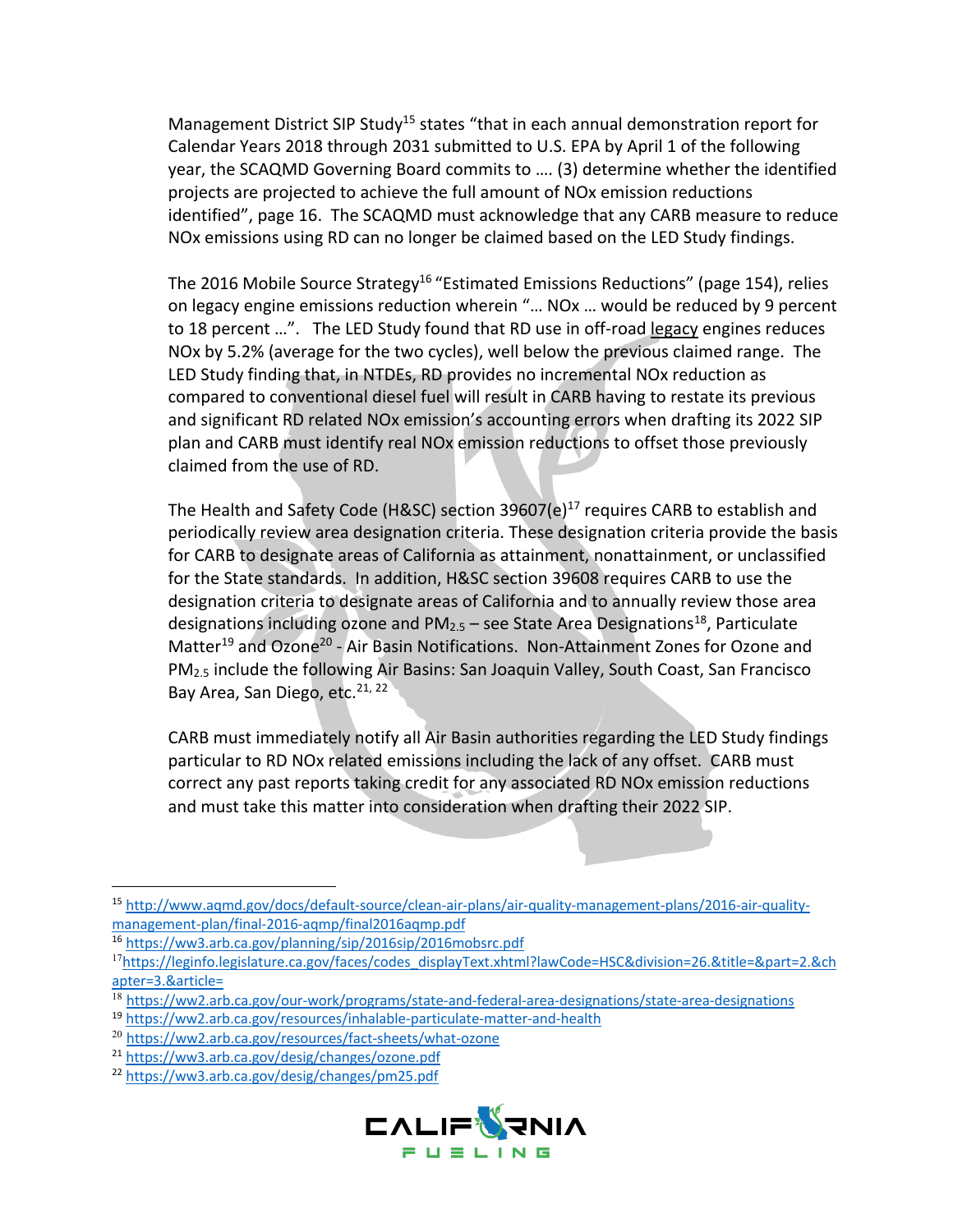7. A thorough analysis of the LED Study findings supports a request to reinstate CF's VESTA® Executive Orders ("EO's") – G-714-ADF03, G-714-ADF07, and G-714-ADF0823, given VESTA® is the only proven option that reduces the NOx generated from the use of biodiesel.

CF was awarded three (3) EO's by CARB for VESTA® at various treat rates (1000 ppm, a dilution thereof and 1500 ppm) which were revoked as part of the flawed Modified ADF. CARB's Additive Study indicates that VESTA® reduces NOx at all treat rates tested. Our biodiesel blend compositions are patented and were independently verified to reduce NOx as evidenced by the granting of Patent 11,1687,789. Given the LED Study findings, VESTA® is the only verified NOx Mitigation option available to CARB yet it persists in not allowing its use, while continuing to allow the use of RD and biodiesel combinations while taking credit for RD's offset. We would respectfully request that CARB re-enact our EO's which is completely within the Executive Officer's authorities.

For the LED Study, CARB enlisted support in formulating and obtaining the test fuels which included the reference fuel, biodiesel and RD. All fuels selected appear to have relied on a scheme to maximize diesel fuel emissions while minimizing those from RD and biodiesel. Following is a comparison of the reference fuels used by CARB in their Additive Study and LED Study.

| Property                                  | <b>Fuel Specifications</b> | <b>Additive Study</b> | <b>LED Study</b>                  |
|-------------------------------------------|----------------------------|-----------------------|-----------------------------------|
| Sulfur Content, ppm                       | 15 ppm maximum             | < 0.5                 | < 0.5                             |
| Aromatic Hydrocarbon Content,<br>Volume % | 10 % maximum               | 6.5                   | 9.9                               |
| Polycyclic Aromatic Content,<br>Weight %  | 1.4 % maximum              | 0.2                   | 1.2                               |
| Nitrogen Content, ppm                     | 10 ppm maximum             | <1                    | 4.9                               |
| Unadditized Cetane Number                 | 48 minimum                 |                       | 53.3, 53.2, 51.9 48.1, 48.2, 48.3 |

| <b>Reference Fuel Specifications</b> |  |
|--------------------------------------|--|
|--------------------------------------|--|

CARB relied on an industry association to formulate the LED Study reference fuel and the same industry association and a biodiesel and renewable diesel manufacturer to select/provide a biodiesel and renewable diesel, relying on direct assistance from third parties. For the Additive Study, CARB granted CE-CERT the authority to obtain available test fuels and neither part showed and interest in their selection. The takeaway from the LED Study and Additive Study is that CARB did everything in its power to impact an outcome. Unfortunately, the LED Study emission results were far worse than anticipated and CARB must, like they did in the Additive Study outcome, make the

<sup>23</sup> https://ww2.arb.ca.gov/resources/documents/alternative-diesel-fuels-executive-orders

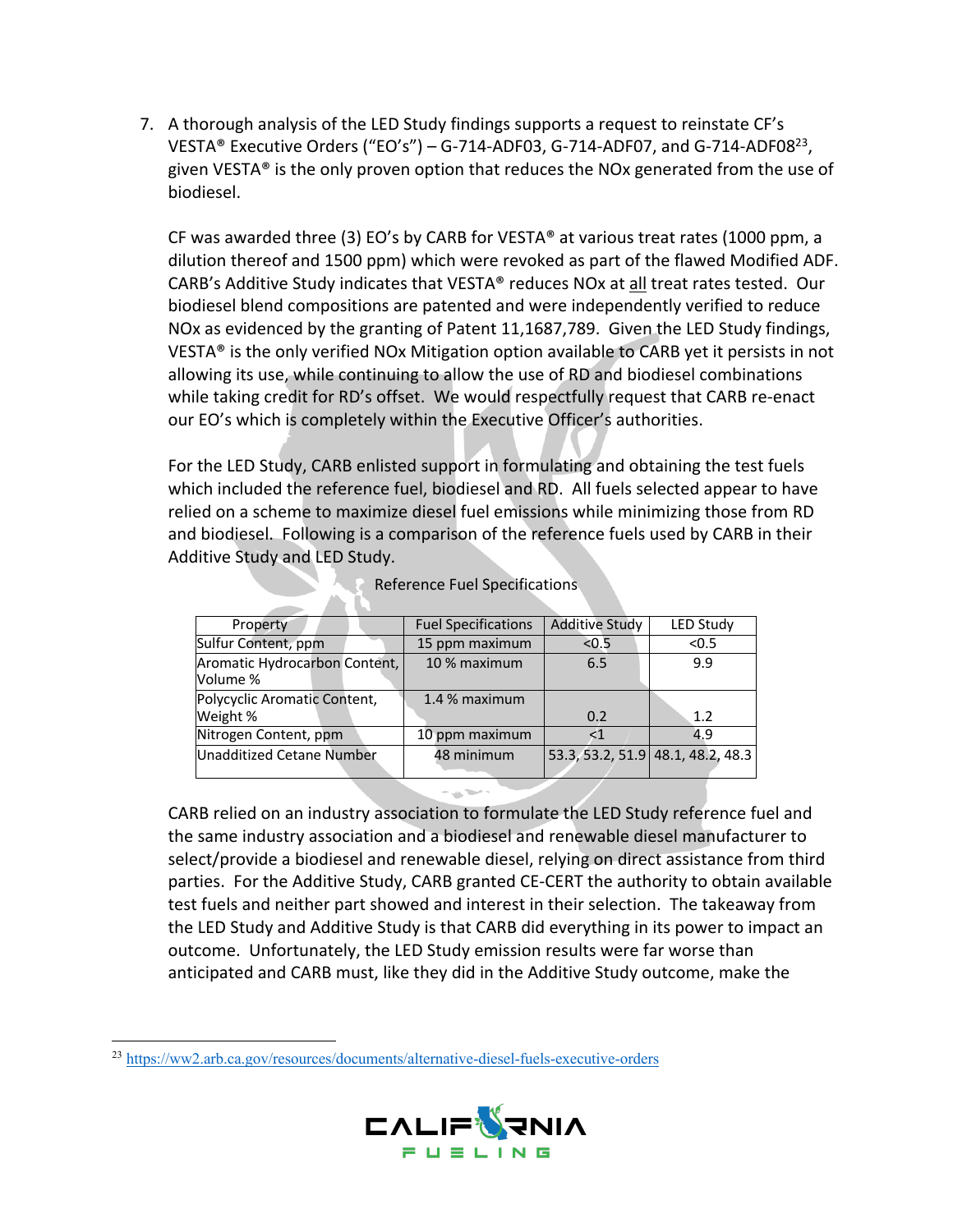necessary changes to address NOx emissions from RD and biodiesel blends and do so with the same sense of urgency.

CARB should acknowledge that VESTA® reduces NOx in biodiesel blends. It's in the best interest of all stakeholders to do so and it's justified. Re-enacting our VESTA® EO's will provide the market with a viable option to reduce the NOx from certain biodiesel blends. The alternative to continue and allow for the use of ADF Formulations that increase NOx does not serve the public's best interest.

 $\overline{\phantom{a}}$ 

## Summary

CARB collaborated with a variety of industry experts to develop and execute the LED test plan over a two-year period which demonstrated that all combinations of renewable diesel and biodiesel blends tested increased NOx in NTDEs and R100 (100% RD) directionally increases NOx emissions versus CARB Diesel. CARB cannot sidestep its responsibilities by pontificating on the merits of the LED Study data and as a result, CARB must immediately repeal the Modified ADF, revoking its approved ADF Formulations and all ADF fleet and retail fueling exemptions (approved pursuant to section 2293.6(a)(5)(A)2 of the ADF). In light on the LED Study, which comports with the results of the 2016 Karavalakis Study<sup>14</sup>, CARB lacks any reliable scientific basis to allow ADF Formulations and NTDE exemptions.

CARB Staff asked its Board to approve the Modified ADF while having access to the LED Study NTDE data that did not support and in fact conflicted with its proposed ADF Formulations yet elected to suppress the data. Why Staff did not share any of the LED Study findings in a more forthright manner, especially given the level of stakeholder opposition to the implementation of the Modified ADF during the rulemaking process, is reprehensible given the ADF's significant adverse environmental impacts. Staff must now make the Board aware of the LED Study findings and repeal the Modified ADF. Staff promoted their unsubstantiated Modified ADF Formulations while revoking our VESTA® Executive Orders which have proven to reduce NOx emissions in B20 blends. As we've informed CARB and stakeholders, HP biodiesel blend formulations are now patented (Patent Number 11,186,789). The US Patent and Trademark Office scrutinized our emissions data for over four (4) years and upheld our claims which include NOx reduction in biodiesel blends including B20. It's clear from CARB's actions that when implementing the Modified ADF they were more concerned with revoking our EO's than doing what's required of them to protect the environment. This pattern of poor decision making will continue to go unchecked until it is addressed internally and while our hope was that CARB would change their ways after numerous LCFS/ADF fiasco's, that has not happened.

The LED Study findings are shocking to some, but a reality to all stakeholders. While more emissions work may be necessary in due course, CARB have relied on the data its developed to pave the way for new, and improve existing, regulations. There are lots of corrections and changes that CARB must make in response to its LED Study findings. CARB are seemingly